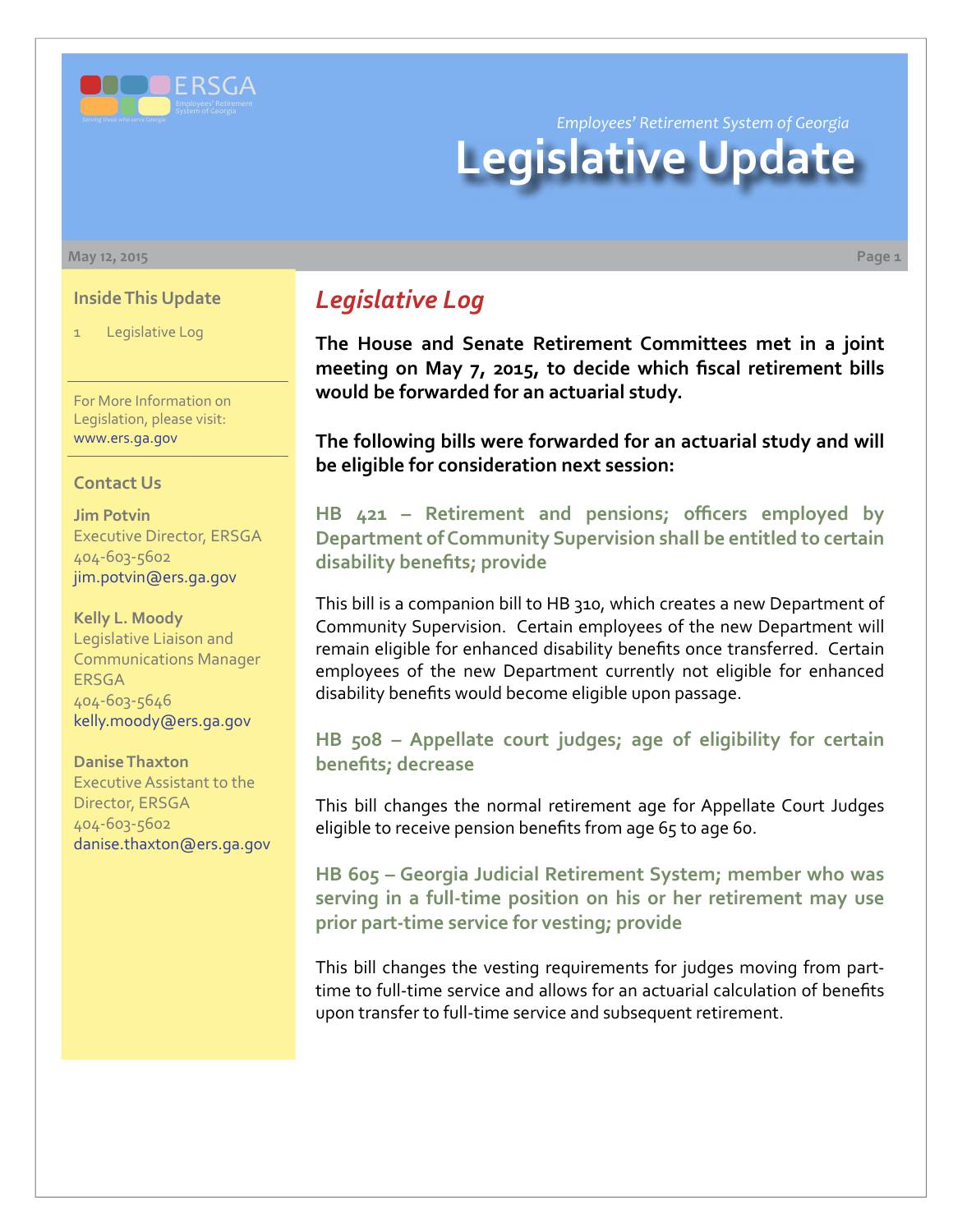# *Legislative Log (continued)*

**HB [687 – E](http://www.legis.ga.gov/legislation/en-US/Display/20152016/HB/687)mployees' Retirement System; member eligible to transfer funds to Georgia Judicial Retirement System; provide**

This bill allows any member of the Judicial Retirement System (JRS) who was previously a member of the Employees' Retirement System (ERS) to transfer ERS service to JRS by December 31, 2016. New JRS members will have up to 90 days after employment to request such a service transfer.

**HB [690 – E](http://www.legis.ga.gov/legislation/en-US/Display/20152016/HB/690)mployees' Retirement System of Georgia; provide that certain law enforcement officers obtain creditable service in system under certain conditions; provisions**

This bill allows certain law enforcement members to purchase up to five years of certain local government authority service by paying full actuarial cost.

#### **S[B 149 – R](http://www.legis.ga.gov/legislation/en-US/Display/20152016/SB/149)etirement; provide for creditable service for certain military service**

This bill allows ERS members with at least two years of service to obtain up to five years of creditable service for active military service in the armed forces of the United States on or after January 1, 1990.

## **S[B 243 –](http://www.legis.ga.gov/legislation/en-US/Display/20152016/SB/243) Georgia Judicial Retirement System; preservation of rights by certain persons; change certain provisions**

This bill allows any person who is a member of ERS and is employed as Legislative Counsel in a full-time position requiring admission to the State Bar of Georgia to make an irrevocable election to become a member of JRS.

Any eligible person wishing to become a member of the system must notify the Board no later than December 31, 2016, or within 90 days of employment. Persons transferring to JRS would receive creditable service for actual years of service as a member of ERS.

This bill would also allow any person who was employed as Legislative Counsel on June 30, 2016 in a fulltime position requiring admission to the State Bar of Georgia and is a member of JRS to remain a member of that system.

## **S[B 246 – R](http://www.legis.ga.gov/legislation/en-US/Display/20152016/SB/246)etirement; provide for the creation of a Scrutinized Company List**

This bill requires that boards administering public retirement funds of the State of Georgia identify all companies in which public funds are invested in certain types of active investments in Iran, Syria, Cuba, and Sudan.

Such boards must create and maintain a Scrutinized Companies list and divest from such companies as long as they remain on the list. The Scrutinized Companies list must be made available on October 1, 2016, and annually thereafter.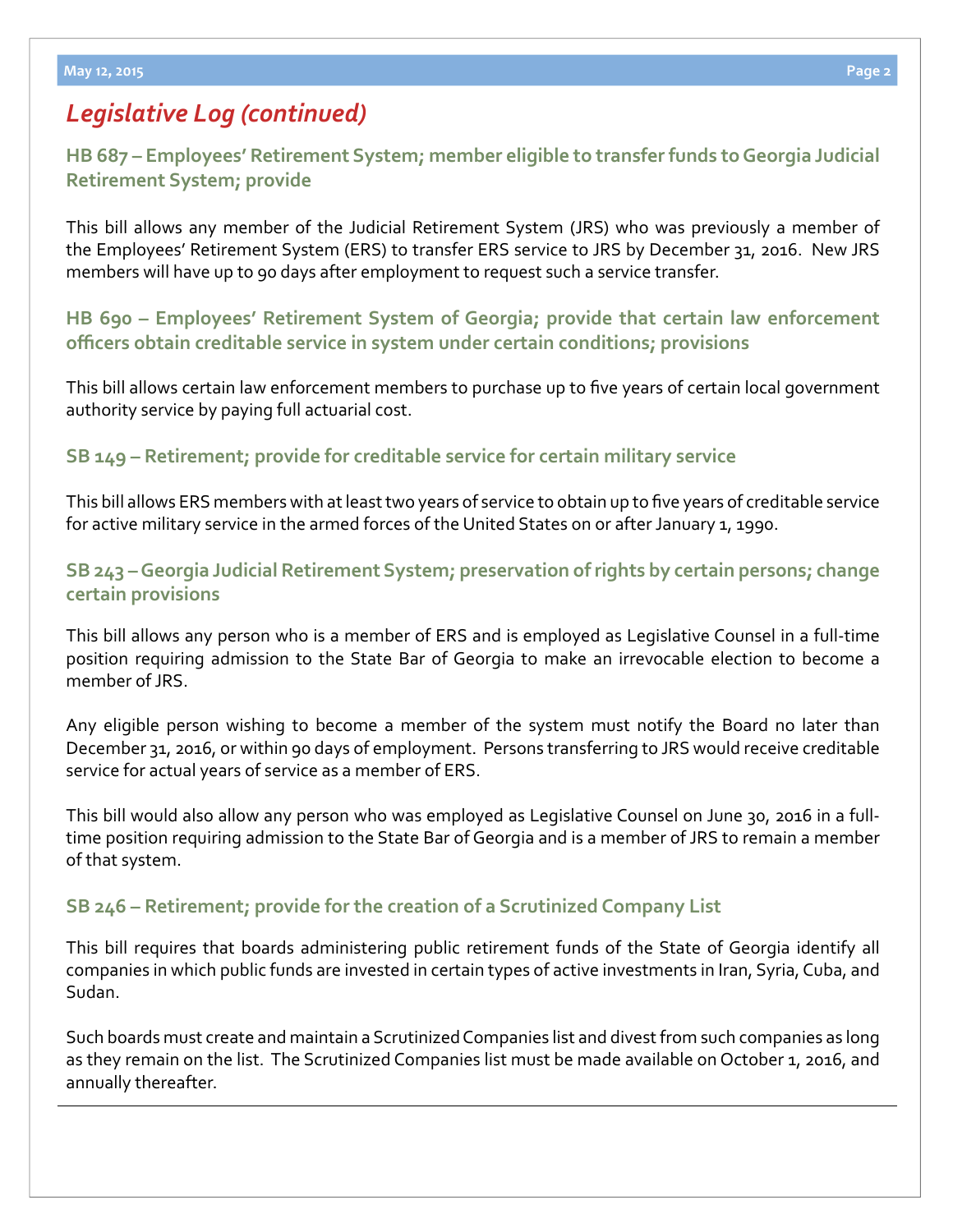## *Legislative Log (continued)*

**The following bills were NOT forwarded for an actuarial study, and therefore will not be eligible for consideration next session:** 

**HB [698 –](http://www.legis.ga.gov/legislation/en-US/Display/20152016/HB/698) Retirement; no public retirement system shall invest funds in companies producing songs using certain racist or obscene lyrics; provide**

This bill prevents Public Retirement Systems from investing in companies or businesses that produce, sell, or market songs with certain lyrics.

**S[B 150 –](http://www.legis.ga.gov/legislation/en-US/Display/20152016/SB/150) Retirement; provide for creditable service for certain military service; provide for application and payment**

This bill allows ERS members with at least two years of service to obtain up to ten years of creditable service for active military service in the armed forces of the United States on or after January 1, 1990.

#### **S[B 152 –](http://www.legis.ga.gov/legislation/en-US/Display/20152016/SB/152) Retirement; provide for the transfer of membership between the Employees' Retirement and the Teachers Retirement System of Georgia**

This bill creates the Georgia Teachers Pension and Savings Plan for any person who first or again becomes a member of the Teachers Retirement System (TRS) on or after January 1, 2017.

All persons who become members of TRS on or after January 1, 2017, will be automatically enrolled in the Peach State Reserves 401(k) Plan, administered by ERSGA, at a rate of 5% of compensation. The defined benefit retirement allowance will be calculated using a factor of 1%.

#### **The following bills do not require an actuarial study and will be eligible for consideration next session:**

## **[HB 250 - Retirement and pensions; assignment of payments to a beneficiary to a self-settled,](http://www.legis.ga.gov/legislation/en-US/Display/20152016/HB/250)  [supplemental needs trust; provide](http://www.legis.ga.gov/legislation/en-US/Display/20152016/HB/250)**

This bill relates to the payment of benefits to members or beneficiaries of all retirement systems administered by the Employees' Retirement System of Georgia (ERSGA) who have physical, psychiatric, or intellectual disabilities.

All benefits payable to a beneficiary with such disabilities may be assigned to a self-settled supplemental needs trust for that beneficiary. This trust will protect the assets of the beneficiary and still allow the individual to maintain eligibility for government benefits such as Medicaid and Social Security Income.

Benefits payable to members of all retirement systems administered by ERSGA may be assigned by court order to the member's spouse if the member is Medicaid eligible, is institutionalized in a facility licensed for medical care, or is receiving home or community based care.